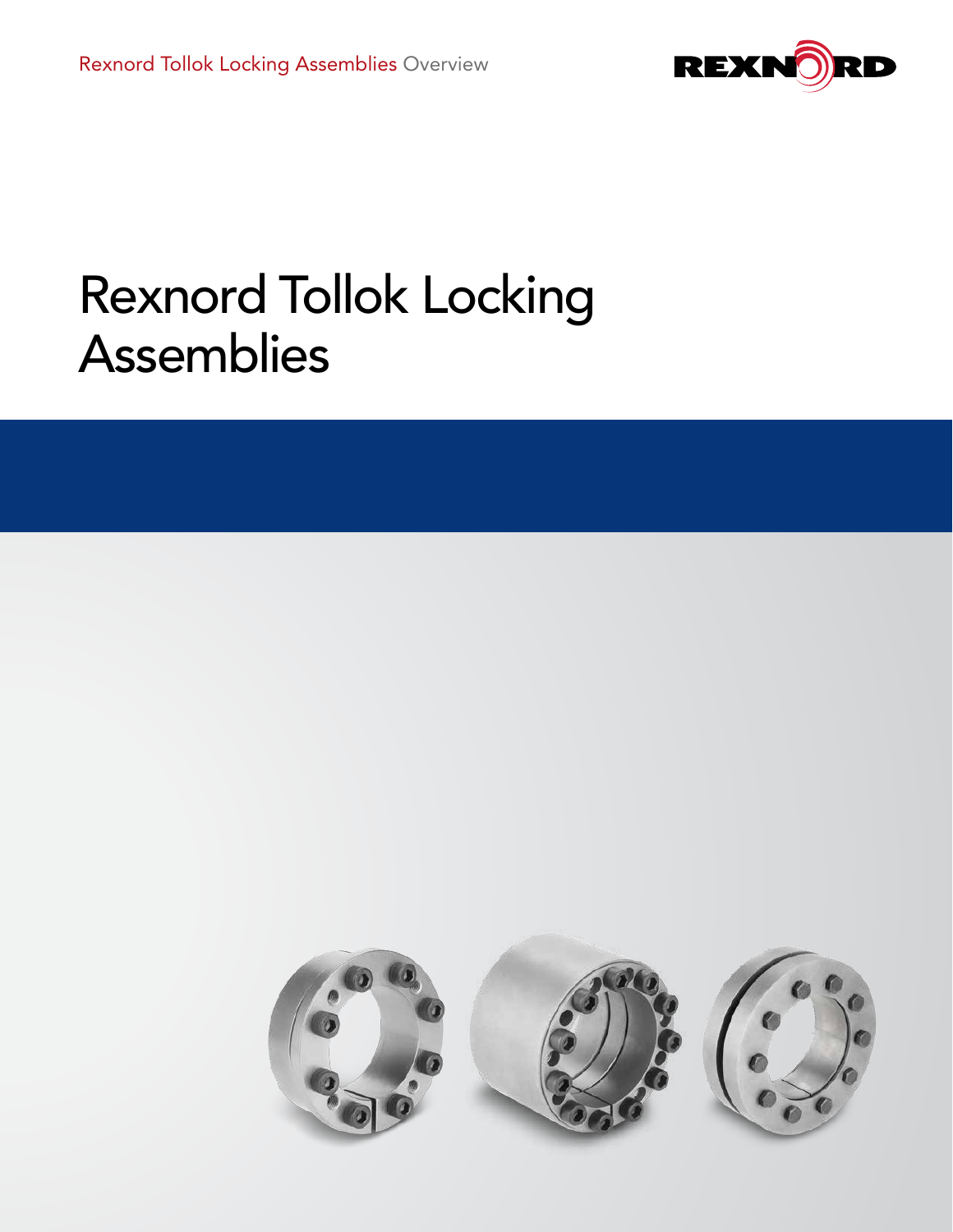

# Rexnord Tollok Locking Assemblies

For more than 35 years, Rexnord Tollok™ Locking Assemblies have led the industry in locking assemblies. Our robust product offering features a wide range of options from simple and compact designs to advanced features such as corrosionresistant coatings, special bolting, and high-speed applications. From wind energy, cement, aggregate, construction, food, beverage & liquid, forest products, material handling, mining, to fluid power, marine, and water management, Rexnord Tollok products help companies increase uptime. Our full line of locking assemblies can be tailored to fit our customers' everchanging application needs, and are ideal for use in heavy-duty and specially engineered environments. We offer a broad range of internal locking assemblies, locking elements, shrink discs and rigid couplings to fit to a wide variety of applications that are dimensionally interchangeable with most industry standard units. Additionally, Rexnord Tollok Locking Assemblies are a great alternative to a shaft/hub connection such as key, splined, press fit, QD bushing, or taper-lock bushings. Customers count on Rexnord Tollok Locking Assemblies to reduce maintenance costs and downtime, increase productivity, provide customized configurations, and more, no matter what the application.

# Choose Rexnord Tollok Locking Assemblies for:

- Application and design engineering technical expertise — trusted expertise to support and guide you in solving your application challenges. Provide options to meet customerspecific application requirements and provide engineering models for full integration into your designs.
- Multiple configurations and custom designs for your specific needs, our experienced engineers offer multiple configuration options and customized designs with dimensionally tight tolerances to optimize performance and extend service life in critical applications.

# Industry Solutions

Our Rexnord Tollok Locking Assemblies portfolio offers a broad array of clamping elements tailored to the specific needs of critical applications. From specification and installation to testing, monitoring, repair and overhauls, Rexnord provides competitive lead times and outstanding customer service. Count on our superior product quality, on-the-spot field service and

industry-leading technical support to prevent costly maintenance, repairs, and shutdowns, ultimately maximizing your return over the product's total lifecycle. With sales and service operations worldwide, and a vast network of distributor relationships, we deliver exactly what you need, when you need it.

## Industries Served

- Aggregate
- Beverage & liquid
- Cement
- Construction
- Fluid power
- Food
- Forest products
- Marine
- Material handling
- Mining
- Water management
- Wind energy

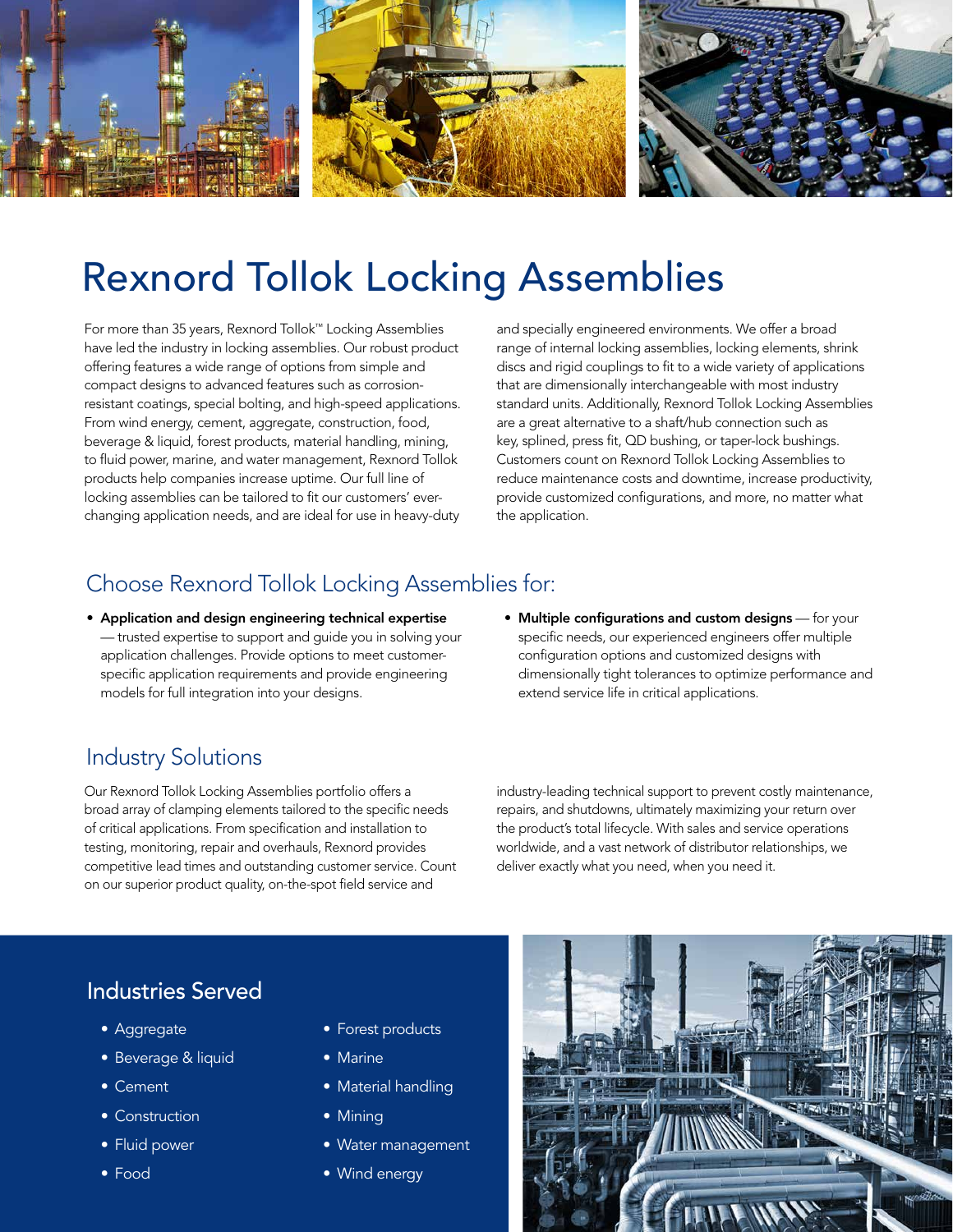# Configurations for your application

Rexnord Tollok Locking Assemblies are available in 1/4- to 35-inch (6 to 900 millimeters) configurations, such as internal self-centering and external locking hub mounts. Each configuration has unique features ideal for specific applications.

### TLK132 & TLK133 internal locking device



- Minimal screw design utilizes larger diameter screws on smaller profiles
- Improved radial capacity to support mounted component on equipment under load
- Self-centering design reduces installation time and ensures alignment with connected equipment
- Axial movement option allows proper device selection
- 3/4- to 8-inch (20 to 200 millimeters) internal diameter range
- Popular choice for connections to equipment shafts



Shaft connection on a Rex® bucket elevator using a TLK132 internal locking device

### TLK450 & TLK452 internal locking device

- 701 to 518,000 ft-lbs (950 to 702,314 Nm) torque capacity
- Compact size for specific applications
- Self-centering design reduces installation time and ensures alignment with connected equipment
- Handle bending moments

from equipment application designs

- 1- to 8-inch (25 to 200 millimeters) internal diameter range
- Popular choice for bulk handling, conveying and industrial applications with multiple loads



TLK450 internal locking device used on a belt conveyor head pulley

# TLK600 series external locking device



- 22 to 966,204 ft-lbs (30 to 1,309,997 Nm) torque capacity
- Lack of shaft to hub axial movement eliminates fretting corrosion and hub failure
- Low inertia reduces rotating design impact in system designs
- Quick assembly and disassembly reduces installation and downtime
- 1/2- to 19- inch (14 to 480 millimeters) internal diameter range
- Popular choice for shaft mounting reducer, hollow shaft mount, shaft couplings, and wind energy applications



Rexnord® Thomas Disc Coupling hub mounted to water pump from motor using a TLK600 external locking device

To learn more about the Rexnord Tollok Locking Assemblies offering and how we can support your application, go to www.rexnord.com, where you'll find product information, and more.

866-REXNORD/866-739-6673 (toll-free within the U.S.) or 414-643-2366 (Outside the U.S.)